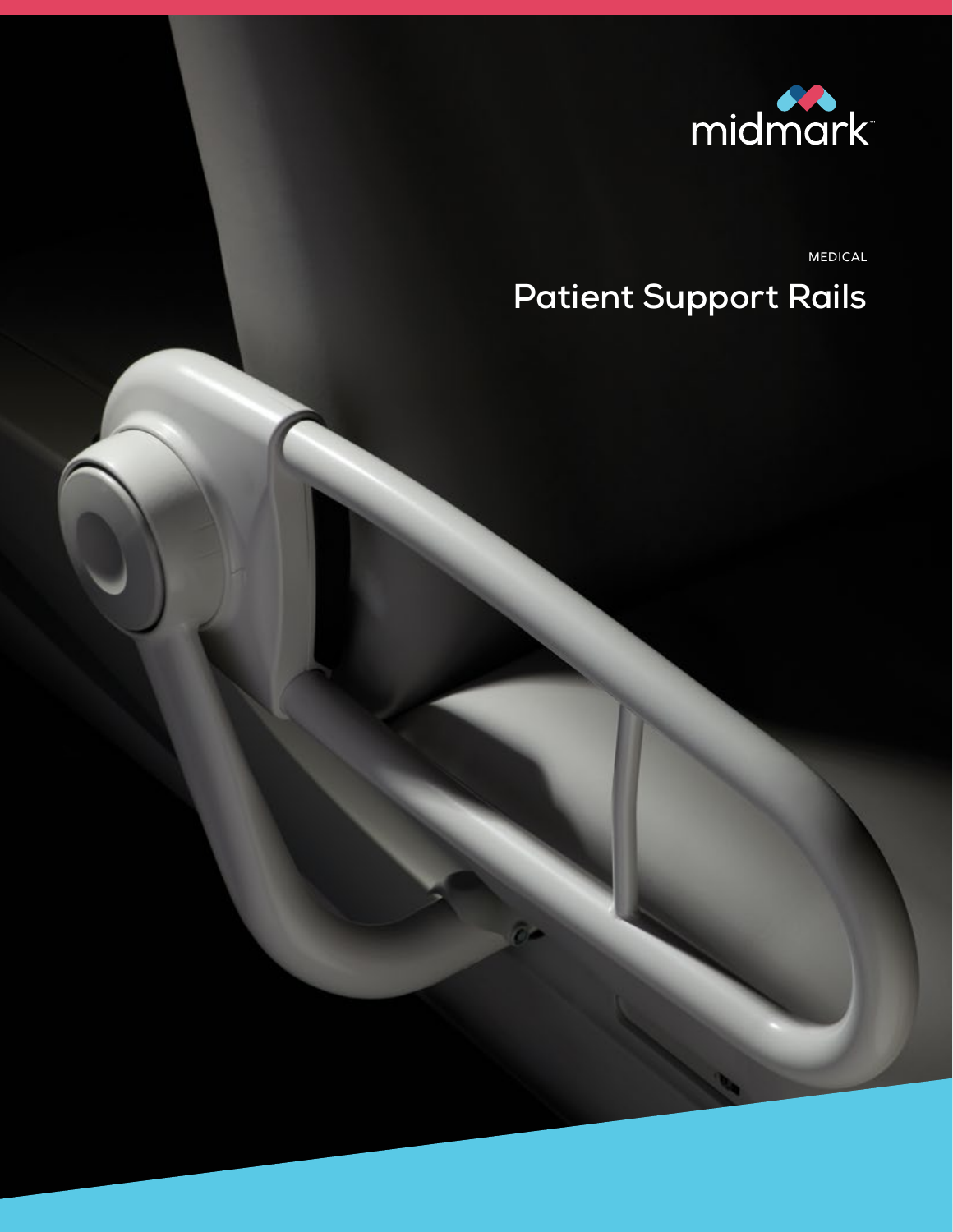

01





## POSITIONING

## 03 CONTINUOUS GRIPPING SURFACE

## When rotated to the back horizontal position, the support rails can be used as safety rails, designed to improve patient security and provide a gripping point during movement into supine, prone, left or right

lateral positions.

## 01 ROTATION/LOCKING POINTS

Patient Support Rails provide patients with a 1 ¼ inch diameter continuous gripping surface for entering, exiting or repositioning on the exam chair. They can be used as an affixed gripping point for patients to independently raise themselves off the chair.

Patient Support Rails can be locked into three positions front horizontal or two elevated positions—or moved to a fully back horizontal position. Visual indicator marks help guide the operator to the different locking positions.

# Better support throughout the entire exam

02

03



*Visual Indicator Marks*

9A600001 – Patient Support Rails (field installed)

9A582001 – Patient Support Rails, receiver extension - pair (field install for 32" wide upholstery)

# SPECIFICATIONS

### PATIENT SUPPORT RAILS MODELS

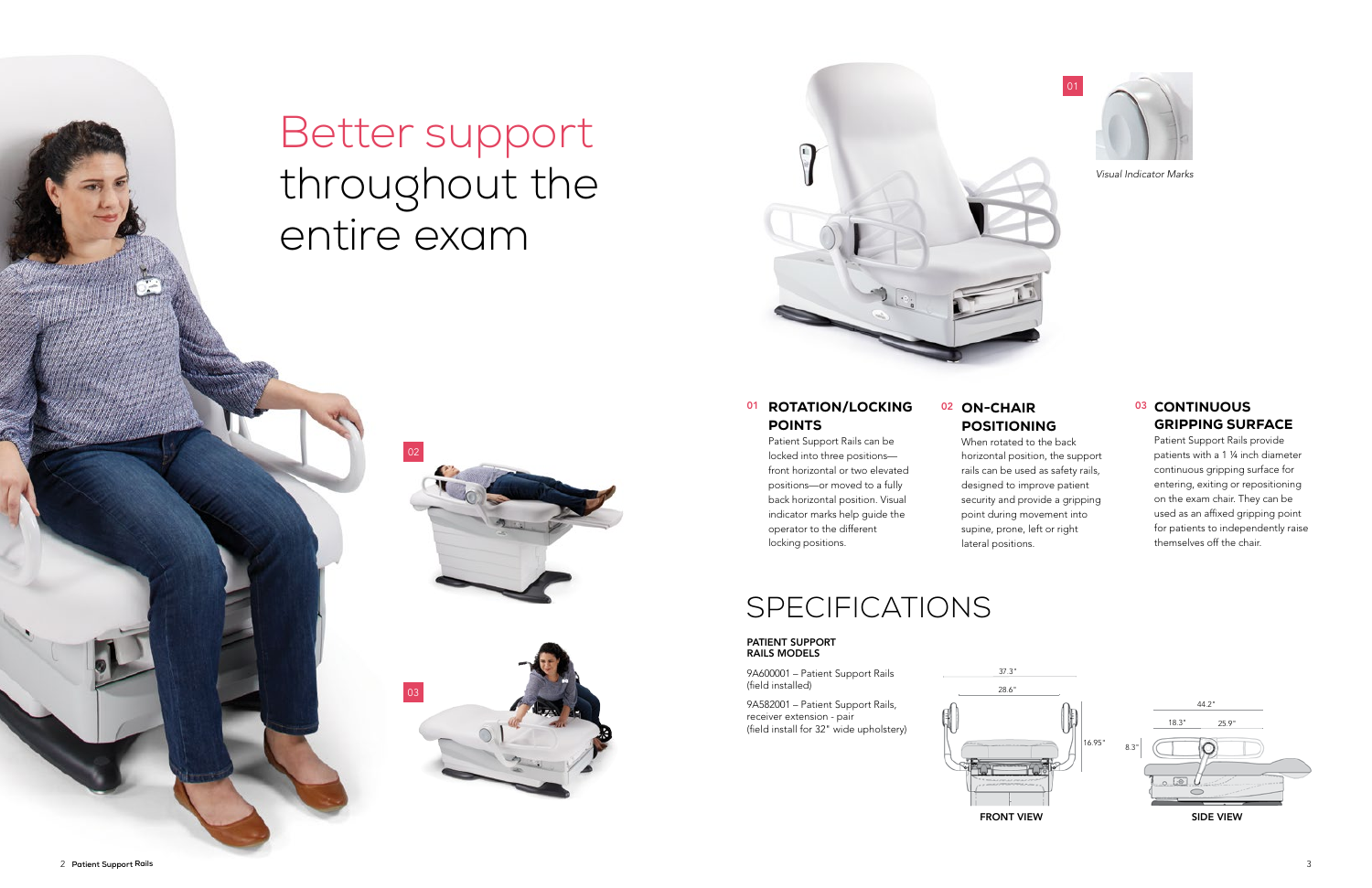# Better arm support when you need it most

9A600002 – Patient Support Rails+ (field installed)

#### PATIENT SUPPORT RAILS+ MODEL

SPECIFICATIONS

For a more accurate blood pressure measurement, the patient's arm should be supported at heart level. If the upper arm is below heart level or unsupported, the readings will be too high. If the upper arm is above heart level, the readings will be too low.<sup>1</sup>



## 01 BETTER POSITIONING 02 03 BETTER

The Patient Support Rails+ accessory functions the same as the Patient Support Rails with the added benefit of helping providers achieve proper positioning of the patient's arm for blood pressure capture and blood draw applications.

# ARM SUPPORT

Easily support the patient's arm at heart level with the Patient Support Rails+ accessory. The unique articulating arm pad design allows for more precise positioning for blood pressure capture or other similar applications.



## 01 BETTER BP